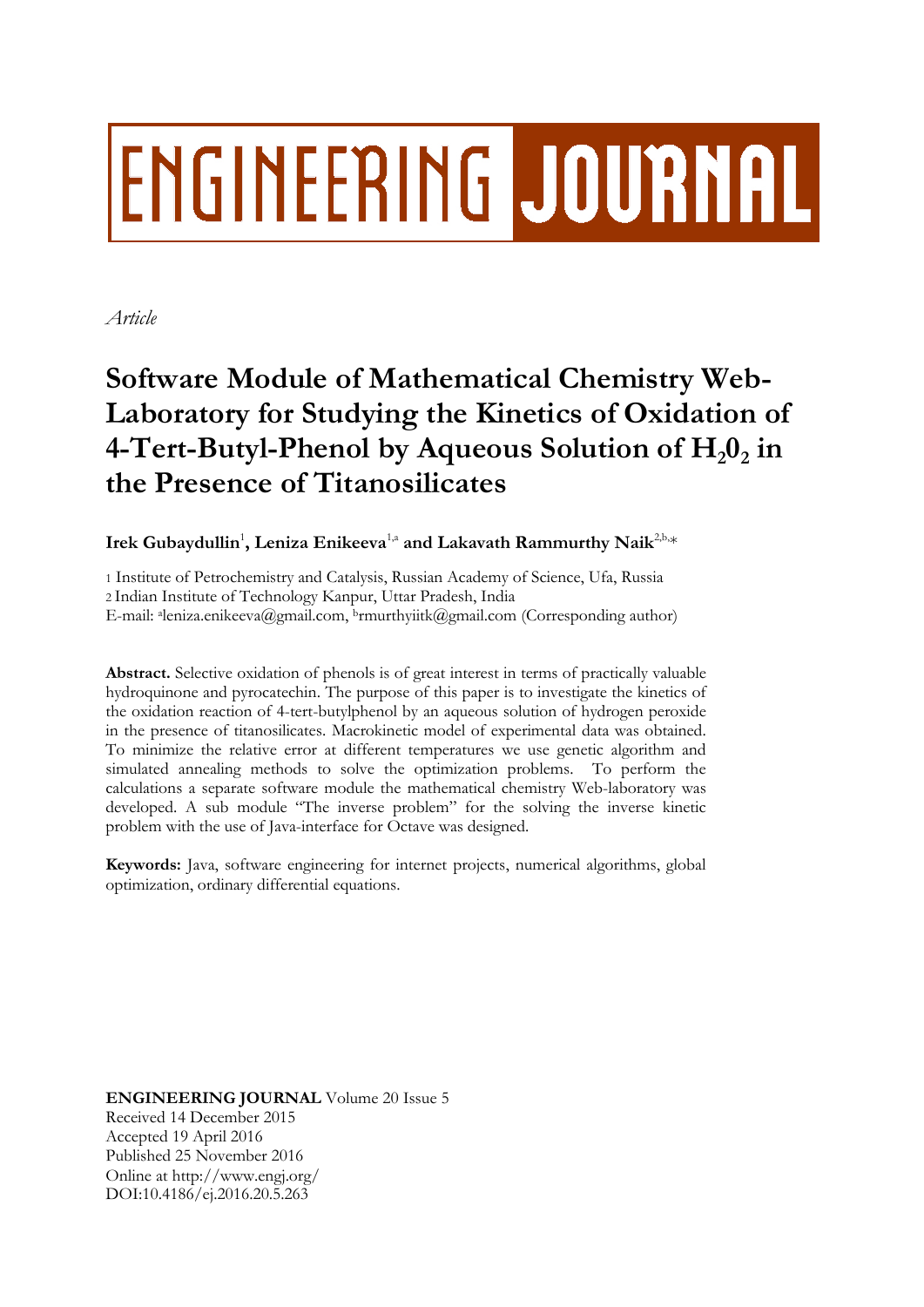### **1. Introduction**

Hydroquinone and pyrocatechin are used in large amounts in the production of organic dyes; a vigorous reducing agents are widely used in photography as a developing agent [1, 2]. Pyrocatechin is used as a dye in deep dyeing fancy leather and fur, it is also used in the manufacture of drugs with hormonal properties [3].

This paper continues the systematic investigations in the field of modeling of phenol oxidation reaction by an aqueous solution of hydrogen peroxide in the presence of different samples of titanosilicates conducted in the Institute of petrochemistry and catalysis, The Russian Academy of Science (IPC RAS). An investigation of the catalysts selection theory is impossible without a comprehensive and detailed study of catalytic processes and their kinetics. Studying the reaction kinetics allows us to get the more rigorous and accurate estimate of the catalyst activity [4].

The Authors of the work are developing an information and computation electronic system "Mathematical chemistry Web-laboratory", storage of the computational modules. At present a module for modeling of this chemical process is being developed. Earlier we investigated metal silicate catalytic activity in the hydrogen peroxide decomposition reaction [5] and others [6]. The main result was a computing module for modeling the metal silicate catalytic activity in the hydrogen peroxide decomposition reaction. The goal of this paper is creating the model and software complex for studying the catalytic activity of metal silicate in the oxidation reaction of 4-tert-butyl-phenol by an aqueous solution of  $H_2O_2$ .

# **2. The Oxidation Reaction of 4-Tert-Butylphenol with an Aqueous Solution of Hydrogen Peroxide**

#### **2.1. Reaction Mechanism**

In our earlier work we studied the catalytic activity of the metallosilicate in the decomposition reaction of H2O<sup>2</sup> in the absence of substrate [5]; now we are studying the oxidation of 4-tert-butyl phenol (TBP) in the presence of the specimen No 648. The Reaction mechanism is shown in Fig. 1 [3].



Fig. 1. Scheme of chemical conversions of the oxidation reaction of 4-tert-butylphenol by aqueous solutions of  $H_2O_2$ .

Notations:  $X_1 = TBP (C_{10}H_{14}O);$  $X_2 = H_2O_2$ ;  $X_3 = TBPC (C_{10}H_{14}O_2);$  $X_4 = H_2O;$  $X_5$ =oligomer (C<sub>20</sub>H<sub>30</sub>O<sub>4</sub>);  $X_6$ = oligomer (C<sub>20</sub>H<sub>30</sub>O<sub>6</sub>);  $X_7 = O_2$ ;  $x_i$ —the concentration of the substances ( $[x_i]$  = mass fractions);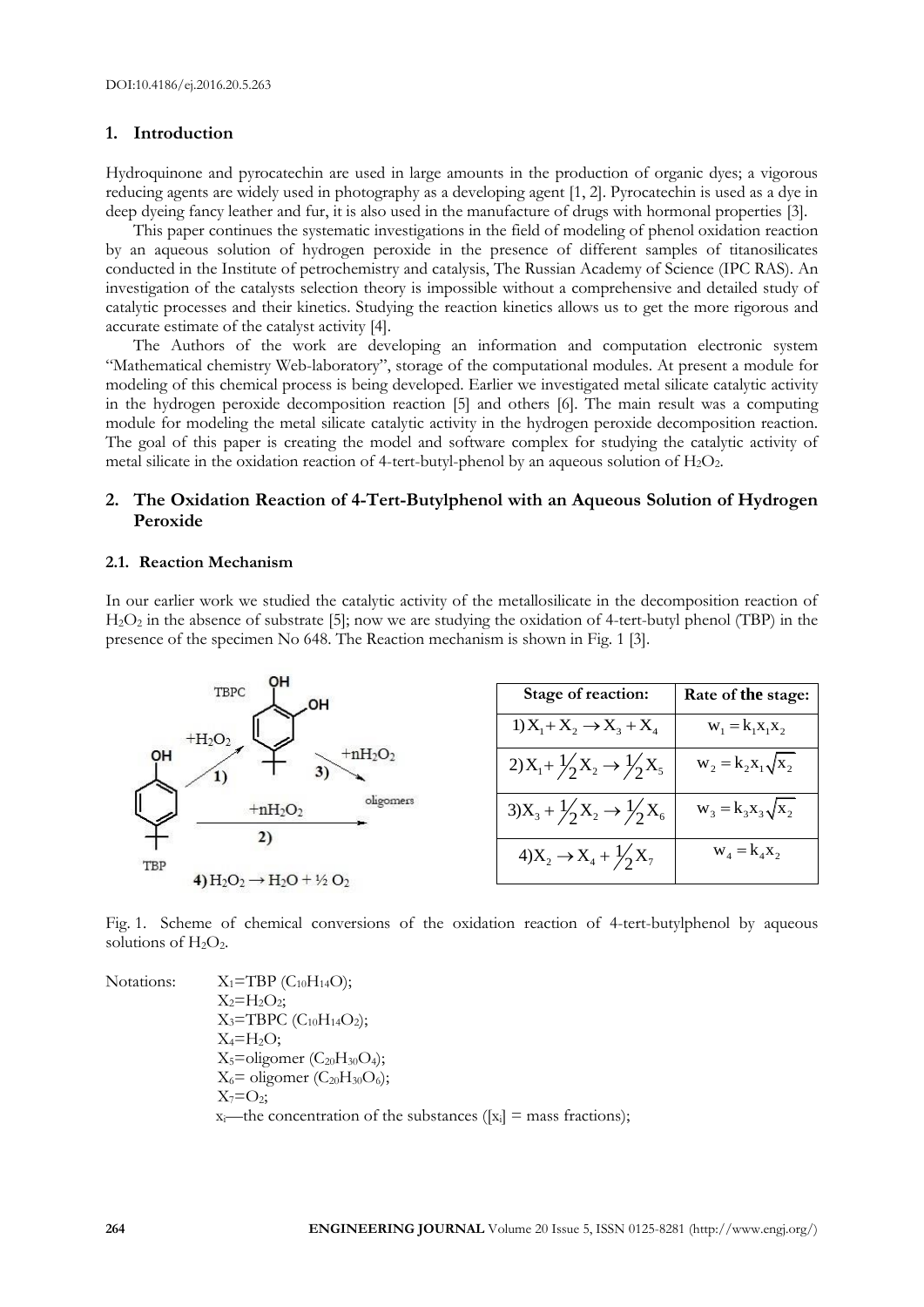k<sub>i</sub>—constants of stages rates (
$$
[k_1]
$$
= $\frac{1}{\text{mass fraction} \times \text{min}}$  ;  $[k_2]$ , $[k_3]$ = $\frac{1}{\sqrt{\text{mass fraction} \times \text{min}}}$ ;  
 $[k_4]$ = $\frac{1}{\text{min}}$ .)

Experimental data on the observed changes in the concentrations of substances (TBP - 4-tertbutylphenol, TBPC – tert-butyl-pirocatechin) are shown in Table 1.

| Time, min |       |       |                | TBP content, mass.%   TBPC content, mass.% |       |                |  |
|-----------|-------|-------|----------------|--------------------------------------------|-------|----------------|--|
|           | 75 °C | 50 °C | $35^{\circ}$ C | 75 °C                                      | 50 °C | $35^{\circ}$ C |  |
|           | 100   | 100   | 100            |                                            |       |                |  |
| 10        | 84    | 87    | 95             | 6,5                                        | 4,8   | 2,2            |  |
| 20        | 72    | 76    |                | 14                                         | 12    |                |  |
| 30        | 60    |       | 91             | 20                                         |       | 5,2            |  |
| 40        | 52    | 57    |                | 26                                         | 23,5  |                |  |
|           |       |       | 86             | 37                                         | 34,5  |                |  |

Table 1. Experimental data on changes in the concentrations of TBP and TBPC time.

#### **2.2. Mathematical Model of the Reaction**

According to the scheme of transformations (Fig. 1), the mathematical model of the reaction is described by the following system of ordinary differential equations (1) with initial conditions (2):

$$
\frac{dx_1}{dt} = -w_1 - 2w_2; \n\frac{dx_2}{dt} = -w_1 - w_2 - w_3 - w_4 \n\frac{dx_3}{dt} = w_1 - 2w_3; \n\frac{dx_4}{dt} = w_1 + w_4 \n\frac{dx_5}{dt} = w_2; \n\frac{dx_6}{dt} = w_3 \n\frac{dx_7}{dt} = \frac{1}{2}w_4 \nx_1^0 = \frac{9}{13}; x_2^0 = \frac{4}{13}; x_1^0 = 0, i = \overline{3,7}. \tag{2}
$$

The initial conditions correspond to the initial concentrations of the reactants.

At time steps 10, 20, 30, 40 and 50 min 0.04 mol/l H<sub>2</sub>O<sub>2</sub> was added. Therefore, to solve the inverse kinetic problem we must to integrate the system  $(1)$  -  $(2)$  6 times, and the concentration of output for the one step problem is the input for the next step.

The "stiff" method of Octave [7–9], that uses the method of reverse differentiation for solving stiff systems of equations, was chosen for solving the direct kinetic problem namely for solving a system of differential equations. The determining of the pre-exponential factor  $k_0$  and the activation energy Ea of the chemical reaction - was carried out in stages: for a range of temperatures  $T_i$  ( $i = 1,2,3, ...$ ) the genetic algorithm in Octave was used to determine the rate constants of steps, then the method of least squares was used to solve the logarithmic form of the Arrhenius equation [10]:

$$
\ln(k_i) = \ln(k_0) - \frac{Ea}{RT_i}, i = 1, 2, 3, \dots
$$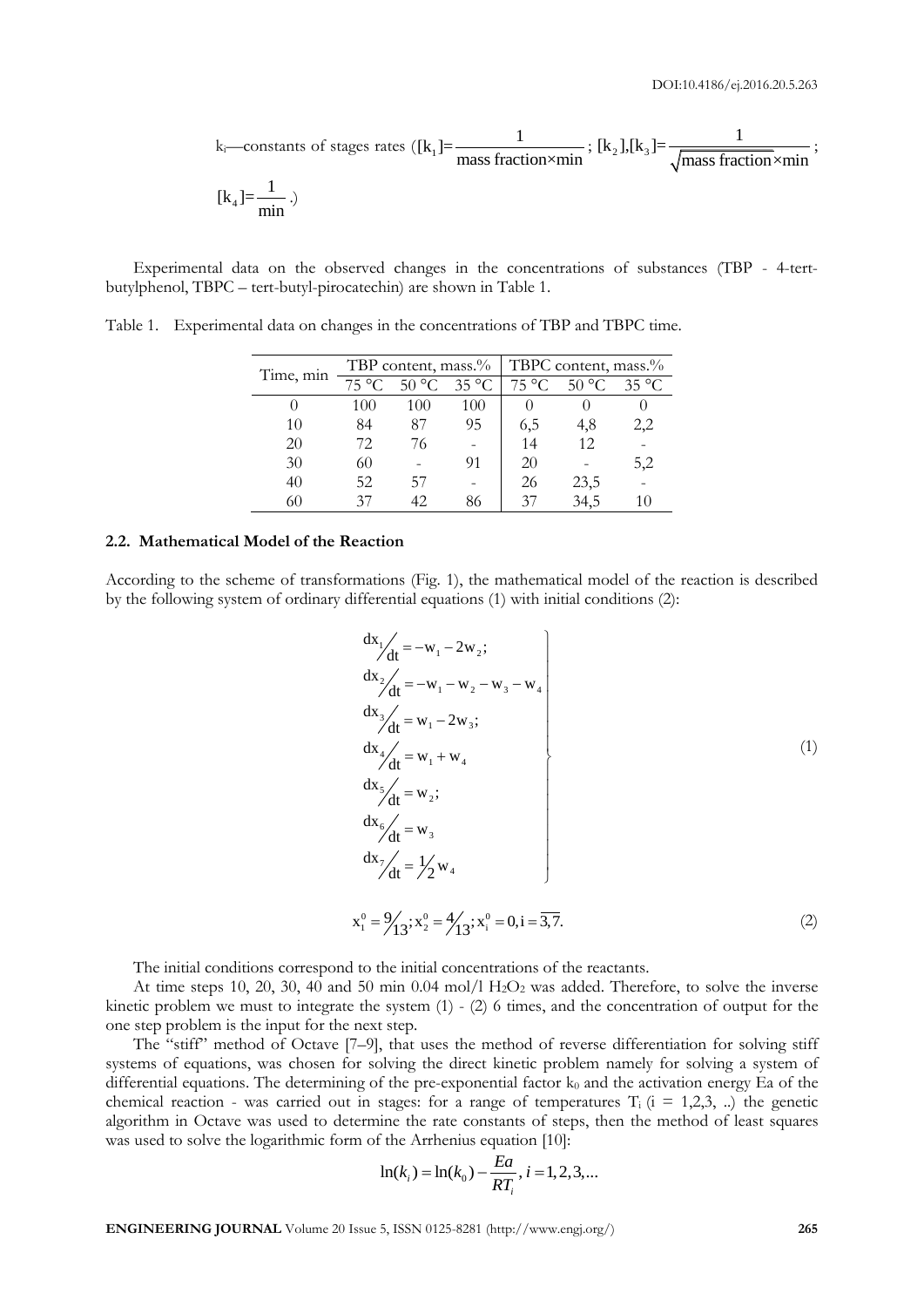and the values of  $k_0$  and Ea was determined.

The objective function is the minimum value of the standard deviation of the calculated curves from experimental data.

$$
F = \sqrt{\sum_{i=1}^{N} \sum_{j=1}^{M} (x_{ij}^{calc} - x_{ij}^{exp})^{2}} \to \min,
$$
\n(3)

where  $x_{ij}$ calc – the calculated values of the observed concentrations of the substances, mass fraction;  $x_{ij}^{exp}$  – the experimental values of the observed concentrations of the substances, mole fraction; N – the number of points of the experiment;  $M$  – amount of reactants ( $M = 2$ ).

#### **3. Calculations Details and the Results of Kinetic Studies**

The solution to optimization problem of minimizing relative error (3) was obtained by using the heuristic Genetic and simulated annealing algorithms.

#### **3.1. Genetic Algorithm**

The genetic algorithm (GA) is a method for solving optimization problems that is based on natural selection, the process that drives biological evolution. The genetic algorithm repeatedly modifies a population of individual solutions and at each step the genetic algorithm selects individuals in random from the current population to be parents and uses them produce children for the next generation. Here, we selected some options like crossover and mutation and these options are customized in order to get optimal values and remaining option has taken as default. The Genetic Algorithm performance is largely influenced by two operators called crossover and mutation [11]. These two operators are the most important for GA.

The data we obtained for genetic algorithm are shown in Table 2.

 $\delta$  – relative error deviation,  $\%$ 

$$
\delta \hspace{-0.3mm} = \hspace{-0.3mm} \sum_{i=1}^{N} \hspace{-0.3mm} \sum_{j=1}^{M} \hspace{-0.3mm} \left| \frac{x_{ij}^{exp} - \!x_{ij}^{calc}}{x_{ij}^{calc}} \right| \hspace{-0.3mm} \times \hspace{-0.3mm} 100\%
$$

|  |  | Table 2. Calculated data for genetic algorithm at temperatures 35, 50 and 75 °C. |  |
|--|--|----------------------------------------------------------------------------------|--|
|  |  |                                                                                  |  |

|                                                                                                                                                                 | Temperature = $35^{\circ}$ C |        |           |        |        |        |        |                |
|-----------------------------------------------------------------------------------------------------------------------------------------------------------------|------------------------------|--------|-----------|--------|--------|--------|--------|----------------|
| Exp. No                                                                                                                                                         | Population size              | F      | Time, sec | k1     | k2     | k3     | k4     | relative error |
|                                                                                                                                                                 | 70                           | 0.0073 | 1717      | 0.2601 | 0.0568 | 0.0004 | 2.8447 | 6.7794         |
| 2                                                                                                                                                               | 140                          | 0.0072 | 1404      | 0.2601 | 0.0568 | 0.0004 | 2.844  | 6.7794         |
| 3                                                                                                                                                               | 300                          | 0.0072 | 1697      | 0.2603 | 0.0575 | 0.0001 | 2.8670 | 6.6245         |
|                                                                                                                                                                 |                              |        |           |        |        |        |        |                |
|                                                                                                                                                                 | Temperature = $50^{\circ}$ C |        |           |        |        |        |        |                |
| Exp. No                                                                                                                                                         | Population size              | F      | Time, sec | k1     | k2     | k3     | k4     | relative error |
|                                                                                                                                                                 | 70                           | 0.0266 | 3217      | 1.2405 | 0.3156 | 0.0001 | 2.9460 | 8.7917         |
| $\mathcal{D}_{\mathcal{A}}^{\mathcal{A}}(\mathcal{A})=\mathcal{D}_{\mathcal{A}}^{\mathcal{A}}(\mathcal{A})\mathcal{D}_{\mathcal{A}}^{\mathcal{A}}(\mathcal{A})$ | 140                          | 0.0264 | 23532     | 1.1765 | 0.3050 | 0.0000 | 2.7978 | 8.7385         |
|                                                                                                                                                                 | 300                          | 0.0259 | 4899      | 0.9930 | 0.2723 | 0.0000 | 2.3643 | 8.6252         |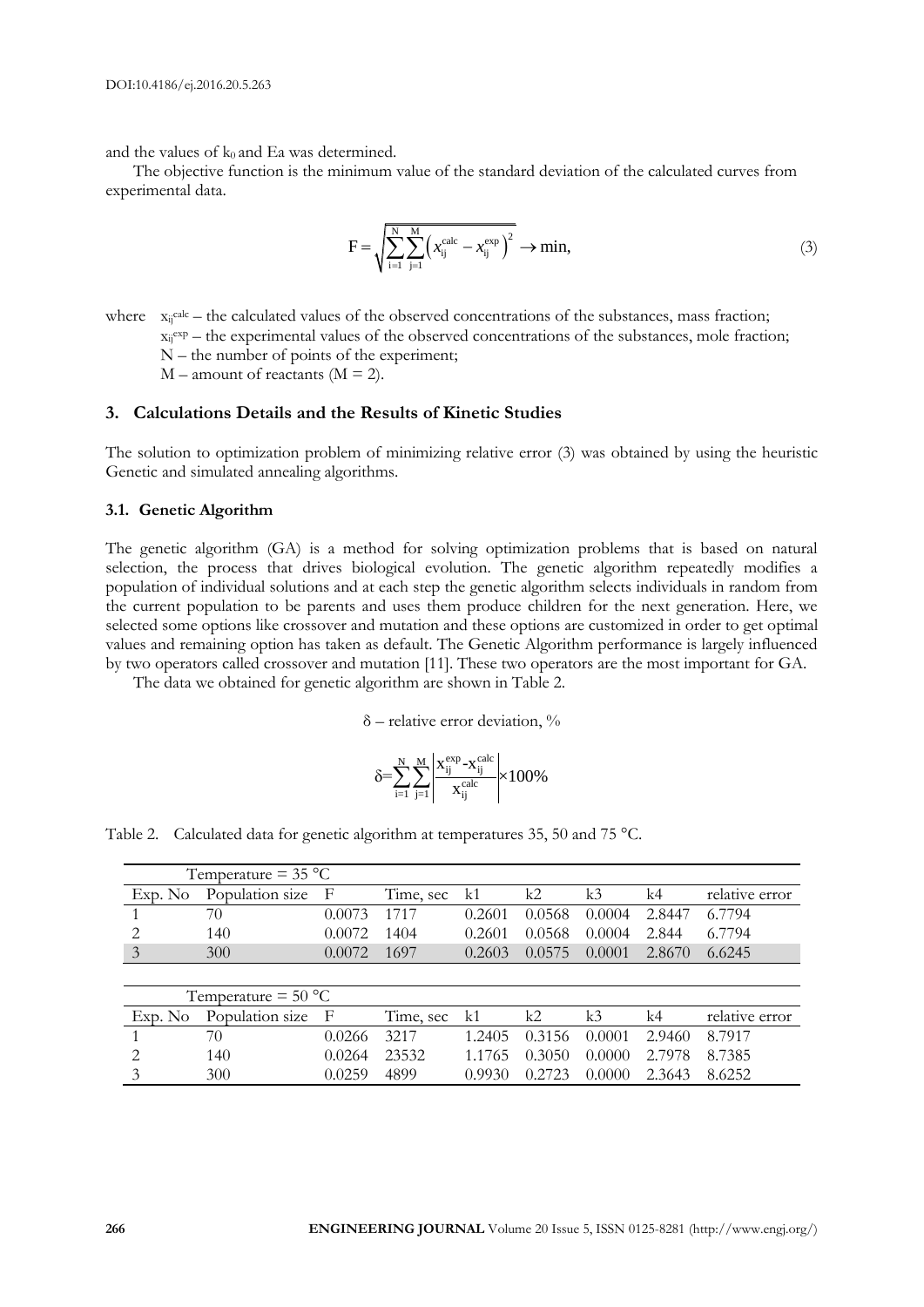|         | Temperature $= 75 °C$ |              |              |        |        |        |          |                |
|---------|-----------------------|--------------|--------------|--------|--------|--------|----------|----------------|
| Exp. No | Population size F     |              | Time, sec k1 |        | k2     |        | k4       | relative error |
|         | 70.                   | 0.0223 11074 |              | 1 3323 | 0.3643 | 0.0001 | 2.8604   | 99523          |
|         | 140                   | 0.0223       | 4300         | 1 3372 | 0.3660 | 0.0005 | - 2.8689 | - 9.9681       |
|         | 300                   | 0.0215       | 2843         | 0.9893 | 0.3009 | 0.0001 | 2.1288   | 9.6945         |

## **3.2. Simulated Annealing Algorithm**

Simulated annealing [12] is a method for solving unconstrained and bound-constrained optimization problems. The method models the physical process of heating a material and then slowly lowering the temperature to decrease defects, thus minimizing the system energy. For running we have the default algorithm in Octave and some of the results obtained are shown in Table 3.

Table 3. Calculated data for simulated annealing algorithm for temperatures 35, 50 and 75 °C.

|                | Temperature = $35^{\circ}$ C |       |                     |        |                |        |                |          |
|----------------|------------------------------|-------|---------------------|--------|----------------|--------|----------------|----------|
| Exp.           | F                            | Time, | Initial<br>value    | $k_1$  | $k_2$          | $k_3$  | k <sub>4</sub> | relative |
| $\rm No$       |                              | sec   | $(k_1;k_2;k_3;k_4)$ |        |                |        |                | error    |
| $\mathbf{1}$   | 0.0104                       | 1960  | 1;1;1;1             | 0.2896 | 0.0178         | 0.2783 | 2.1713         | 15.7975  |
| 2              | 0.0103                       | 3684  | 2;2;2;2             | 0.1197 | 0.0145         | 0.1615 | 0.9778         | 12.9225  |
| $\mathfrak{Z}$ | 0.0093                       | 1981  | 1.5; 1.5; 1.5; 1.5  | 0.3281 | 0.0494         | 0.3128 | 2.8145         | 11.8833  |
|                |                              |       |                     |        |                |        |                |          |
|                | Temperature = $50 °C$        |       |                     |        |                |        |                |          |
| Exp.           | F                            | Time  | Initial<br>value    | $k_1$  | k <sub>2</sub> | $k_3$  | k <sub>4</sub> | relative |
| $\rm No$       |                              | (sec) | $(k_1;k_2;k_3;k_4)$ |        |                |        |                | error    |
|                | 0.0266                       | 2301  | 1;1;1;1             | 0.7874 | 0.2626         | 0.0485 | 1.9295         | 8.0385   |
| 2              | 0.0385                       | 3601  | 2;2;2;2             | 1.0003 | 0.1900         | 0.2170 | 1.7511         | 11.5555  |
| 3              | 0.0259                       | 2003  | 1.5; 1.5; 1.5; 1.5  | 0.3203 | 0.1204         | 0.0001 | 0.7962         | 7.5575   |
|                |                              |       |                     |        |                |        |                |          |
|                | Temperature = $75 °C$        |       |                     |        |                |        |                |          |
| Exp.           | F                            | Time  | Initial<br>value    | $k_1$  | k <sub>2</sub> | $k_3$  | k <sub>4</sub> | relative |
| No             |                              | (sec) | $(k_1;k_2;k_3;k_4)$ |        |                |        |                | error    |
| 1              | 0.0248                       | 3656  | 1;1;1;1             | 1.1500 | 0.3369         | 0.0370 | 2.5222         | 8.9245   |
| 2              | 0.0245                       | 3740  | 2;2;2;2             | 1.3337 | 0.3579         | 0.0142 | 2.9507         | 9.4141   |
| $\mathfrak{Z}$ | 0.0239                       | 3528  | 1.5; 1.5; 1.5; 1.5  | 1.3799 | 0.3391         | 0.0054 | 2.8024         | 11.7073  |

The grey color in Tables 2 and 3 indicates data that we choose for further calculation as the best values: for temperatures 35°C and 50 °C we have chosen data with minimal value of the relative error and for temperature 75 °C the minimal value of relative error is unphysical, so we choose different data.

For most cases Genetic Algorithm performed better than Simulated Annealing at 35<sup>0</sup> C shown in the Tables 2 and 3, however as temperature increases, The Simulated Annealing gives better results than Genetic one.

Kinetic curves at temperatures of 35°, 50°, 75°C are shown in Fig. 2. The stepped nature of the curves is due to fractional feeding of hydrogen peroxide solution.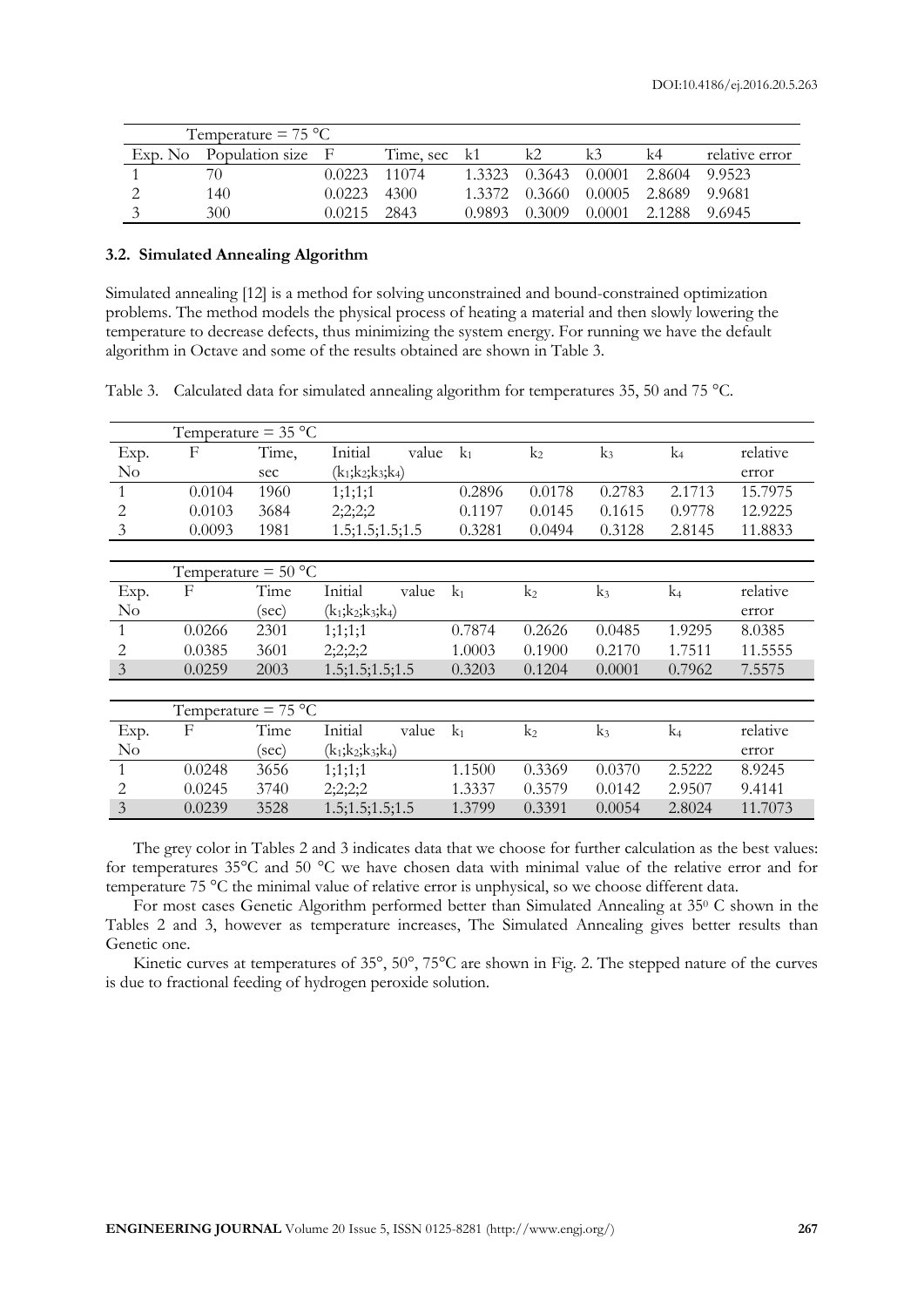

Fig. 2. Comparison of the simulation results (curves) with the experimental data (points) at various temperatures: (a)  $T = 35$  ° C; (b)  $T = 50$ °C; (c)  $T = 75$ °C. Left kinetic curves are spending TBP, right - the kinetic curves of education TBPC.

The activation energies calculated from the temperature dependence of the rate constants of the stages are shown in Table 4 (the dimension of the constants [min-1 ]).

Table 4. The kinetic parameters of the reaction.

| T, C <sup>o</sup> | kı.    | $\mathbf{k}_2$ | $k_3$             | k4     |
|-------------------|--------|----------------|-------------------|--------|
| 35                | 0.2603 | 0.0575 0.0001  |                   | 2.8670 |
| 50                | 0.3203 | 0.1204         | 0.0001            | 0.7962 |
| 75                | 1.3799 |                | $0.3391$ $0.0054$ | 2.8024 |
| Ea, $k$ J/mole    |        | 38.510 39.509  | 93.498            | 3.078  |
| $ln(k_0)$         | 13.502 |                | 12.573 26.650     | 1.755  |

The calculated data are in satisfactory agreement with the experimental data; the relative error of the deviation are given in Table 5.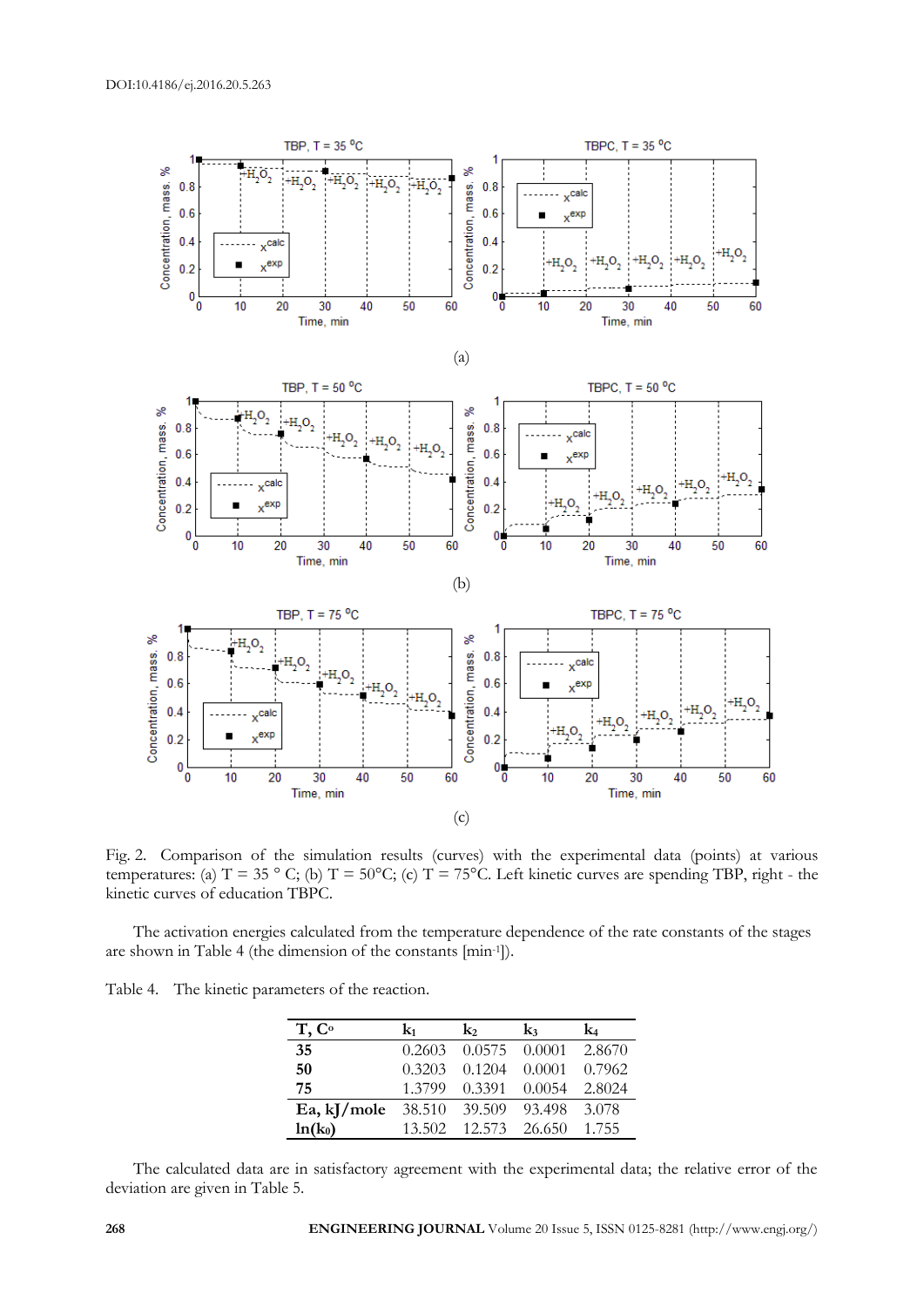Table 5. The relative error deviation between the calculated and experimental data for the reaction.

| $\circ$<br><b>.</b>     | ر . |                                              | $\overline{\phantom{0}}$<br>-<br>J |
|-------------------------|-----|----------------------------------------------|------------------------------------|
| $\Omega$<br>$\sim$<br>ັ |     | $\overline{\phantom{0}}$<br><u>в.</u><br>.JU |                                    |

From the dependence of the concentration of the reactants of time, we concluded that the  $H_2O_2$ solution feed time can be shortened from 10 minutes to 5-6 minutes depending on the reaction temperature, as significant changes in concentration of the reactants after five minutes at each feeding step occurs (Fig. 4). The dependence of the concentration of the reactants was analyzed and then, it was concluded that the  $H_2O_2$  solution feed time can be shortened from 10 minutes to 5-6 minutes depending on the reaction temperature, as significant changes of concentrations of the reactants after the 5th minutes at each feeding step doesn't occur (Fig. 4).



Fig. 4. Changing of components concentrations over time.

#### **4. Conclusions**

In this paper we have discussed a new computing module "Oxidation of phenols with an aqueous solution of H2O2" of Mathematical Chemistry Web-Laboratory for calculating the kinetic parameters of such reactions as decomposition of hydrogen peroxide, the oxidation of 4-tert-butylphenol with an aqueous solution of  $H_2O_2$  in the presence of a titanosilicate catalyst. The kinetics of the oxidation of 4-tertbutylphenol was investigated. A scheme of the mechanism of oxidation of 4-tert-butylphenol is offered. Based on the analysis of the kinetic curves we suggest reducing the time between breaks when filling solution of H<sub>2</sub>O<sub>2</sub>. The sub module "The inverse problem" for the solving the inverse kinetic problem with the use of Java-interface for Octave was developed. For solving the optimization problem the simulated annealing method and genetic algorithm were used.

#### **Reference**

- [1] J.-M. Bregeault, "Transition-metal complexes for liquid-phase catalytic oxidation: Some aspects of industrial reactions and of emerging technologies," *Dalton Transactions*, vol. 17, pp. 3289-3302, 2003.
- [2] S. Hu, R. J. Willey, and B. Notari, "An investigation on the catalytic properties of titania-silica materials," Journal of Catalysis, vol. 220, no. 1, pp. 240-248, 2003.
- [3] R.R. Shagimuratov, "Micro-mesoporous titanosilicates in the liquid-phase oxidation of phenol aqueous solutions of hydrogen peroxide," Ph.D. thesis, Ufa State Petroleum Technological University, 2013.
- [4] A. N. Gorban, G. S. Yablonskii, V. I. Bykov, and V. I. Elokhin, "Kinetic models of catalytic reactions, in *Comprehensive Chemical Kinetics*, vol. 32, R. G. Compton, Ed. Amsterdam: Elsevier, 1991.